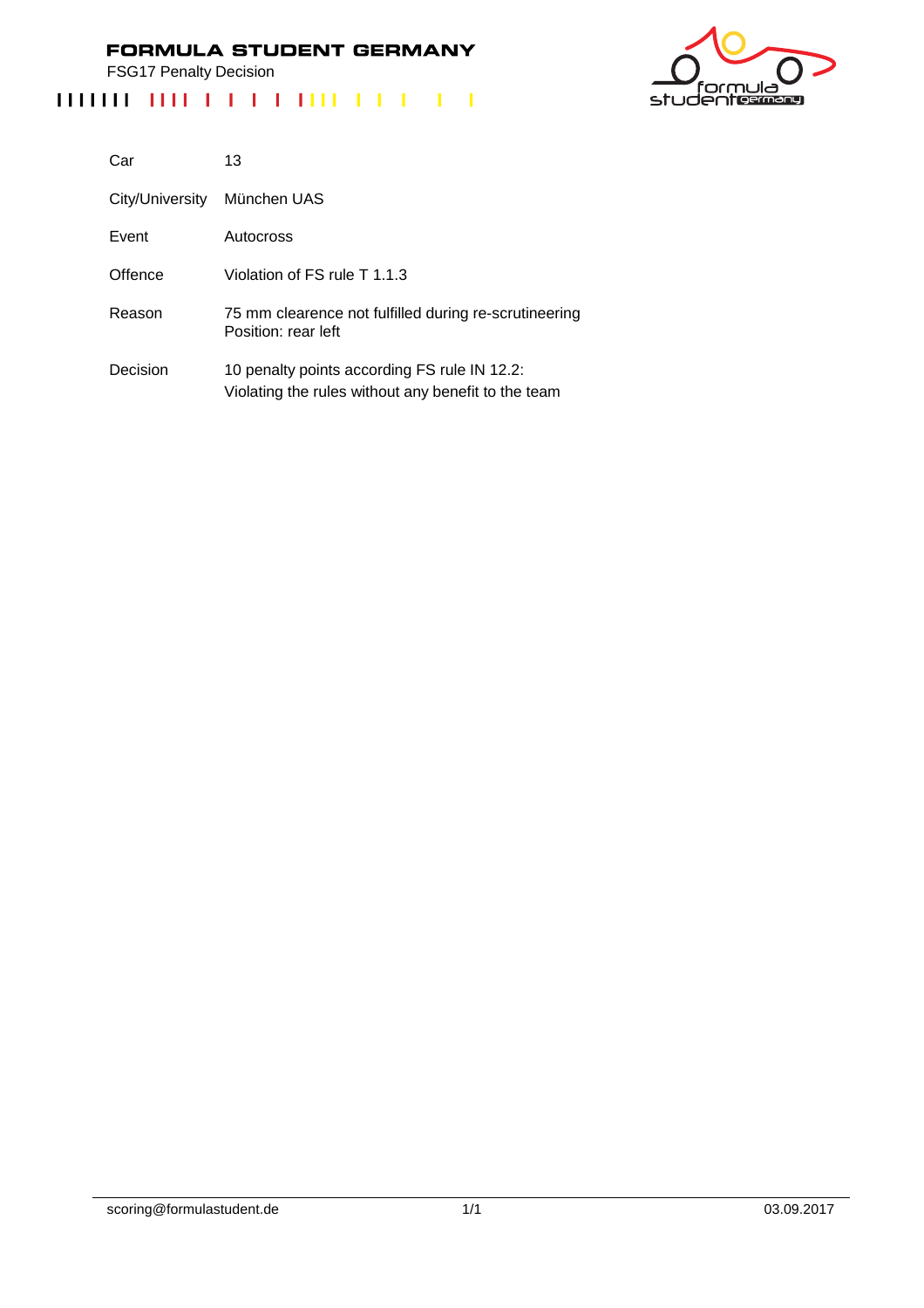FSG17 Penalty Decision

#### 1111111 1111 1 1 1 1 1 1 1 1 1 1 1 1 1  $\mathbb{R}^2$  $\mathbf{I}$  $\mathbf{I}$



| Car             | 31                                                                                                                                                       |
|-----------------|----------------------------------------------------------------------------------------------------------------------------------------------------------|
| City/University | Munich TU                                                                                                                                                |
| Event           | Autocross run 2 & 3                                                                                                                                      |
| Offence         | Violation of FS rules EV 3.7.6 & EV 3.7.8                                                                                                                |
| Offence         | Maximum discharge current (raw) overstepped: 162.45 A > 147.00 A<br>Maximum discharge current (moving average 500ms) overstepped:<br>156.73 A > 147.00 A |
| Decision        | 30 penalty points according FS Rule IN 12.2                                                                                                              |



scoring@formulastudent.de 1/1 03.09.2017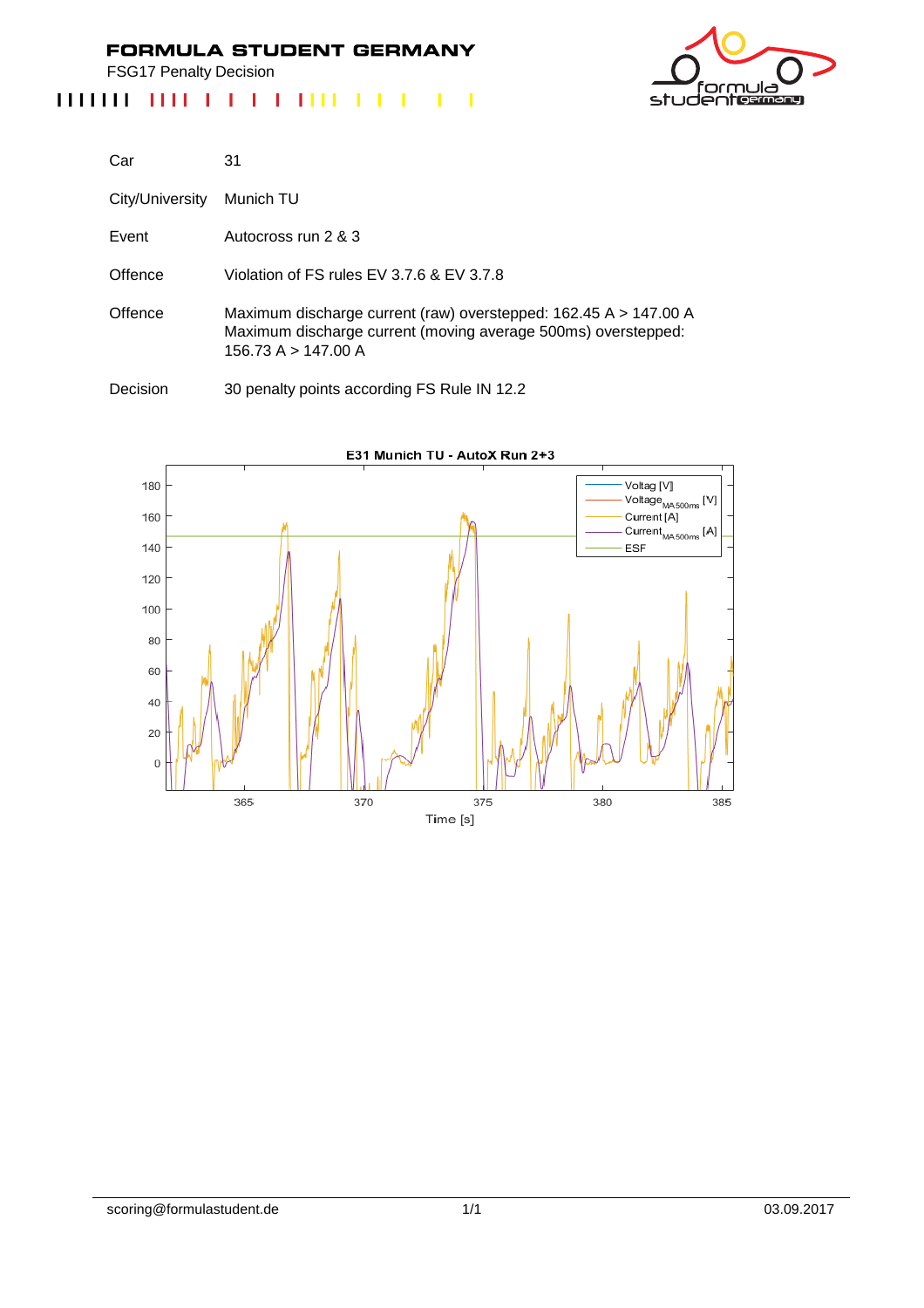FSG17 Penalty Decision



| Car             | 33                                                                                             |
|-----------------|------------------------------------------------------------------------------------------------|
| City/University | Zürich ETH                                                                                     |
| Event           | Autocross                                                                                      |
| Offence         | Violation of FS rule T 6.3.1                                                                   |
| Reason          | Detection of a break leak during scrutineering after run 4<br>Position: left rear + left front |
| Decision        | DNF run 4 according FS rule D 2.3.3                                                            |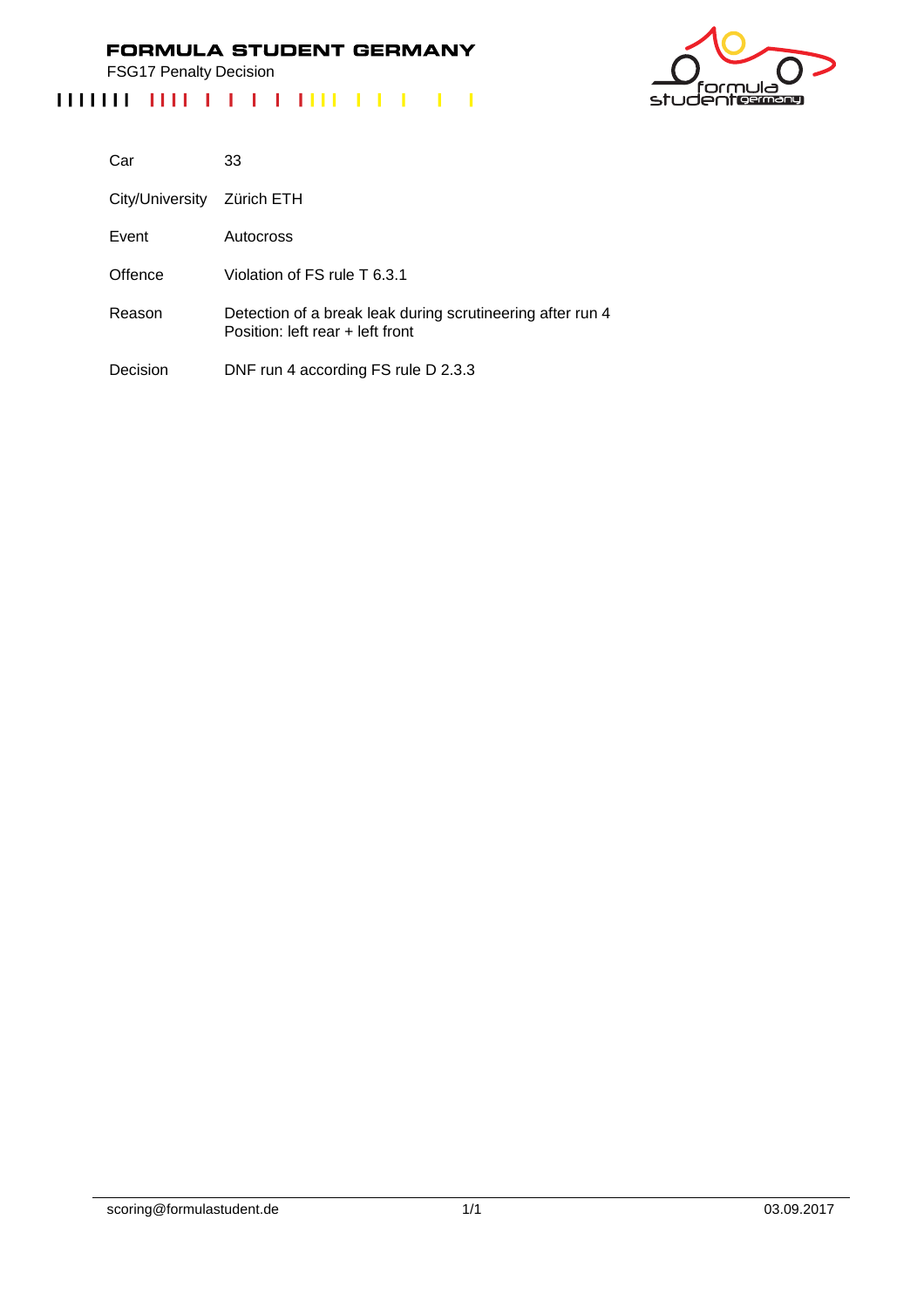FSG17 Penalty Decision

## ەار nı studentermang

| Car             | 50                                                             |
|-----------------|----------------------------------------------------------------|
| City/University | Lisboa IST                                                     |
| Event           | Autocross                                                      |
| Offence         | Violation of FS rule T 7.3                                     |
| Reason          | Ground clearence violation during re-scrutineering after run 2 |
| Decision        | DNF run 2 according FS rule D 2.3.3                            |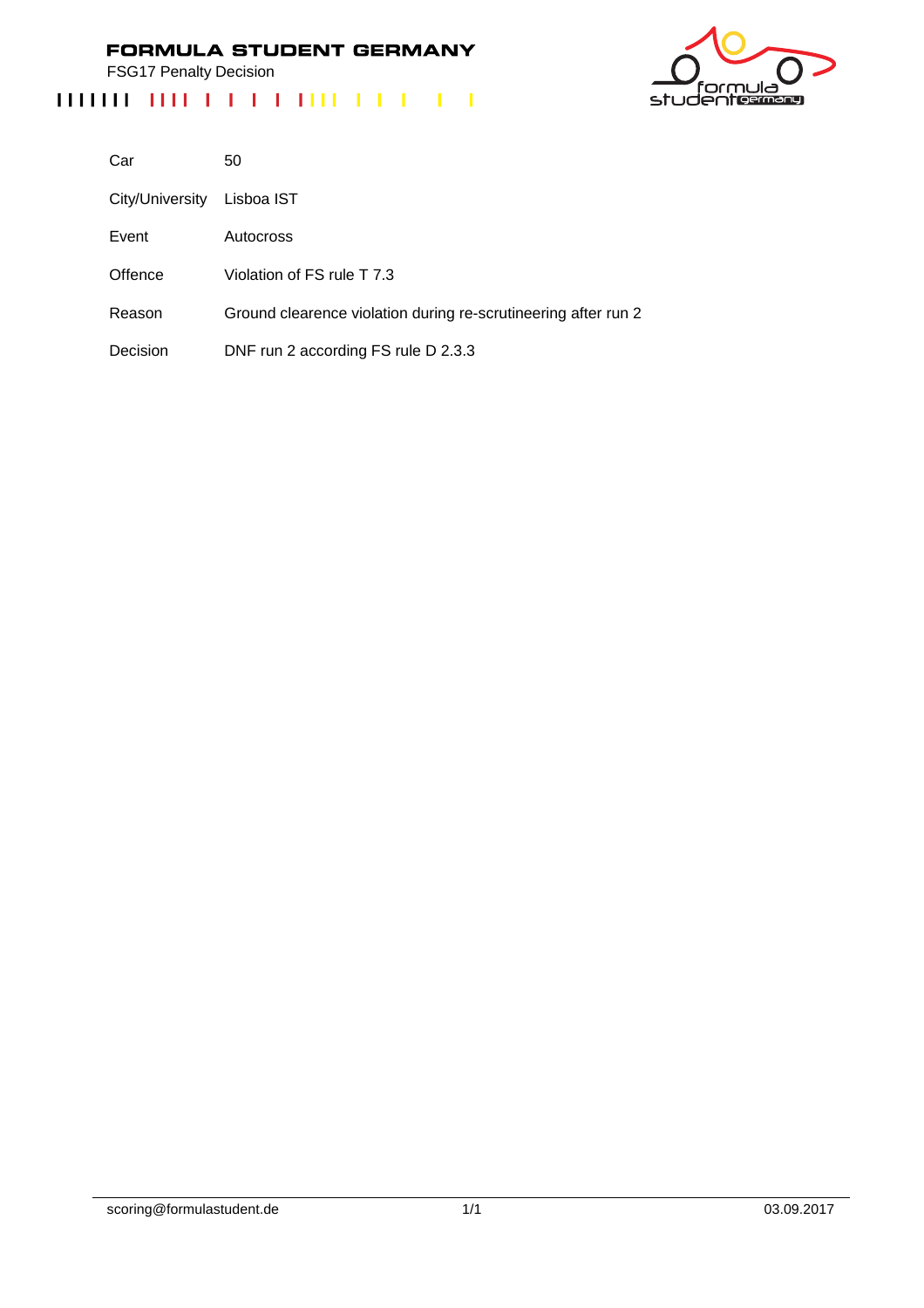FSG17 Penalty Decision



| Car             | 63                                                                                                                                                 |
|-----------------|----------------------------------------------------------------------------------------------------------------------------------------------------|
| City/University | Trondheim NTNU                                                                                                                                     |
| Event           | Autocross run 3 & 4                                                                                                                                |
| Offence         | Violation of FS rules EV 3.7.6 & EV 3.7.8                                                                                                          |
| Reason          | Peak charging current (raw) overstepped: -73.66 A > -46.40 A<br>Peak charging current (moving average 500ms) overstepped:<br>$-56.53 A > -46.40 A$ |
| Decision        | 30 penalty points according FS Rule IN 12.2                                                                                                        |

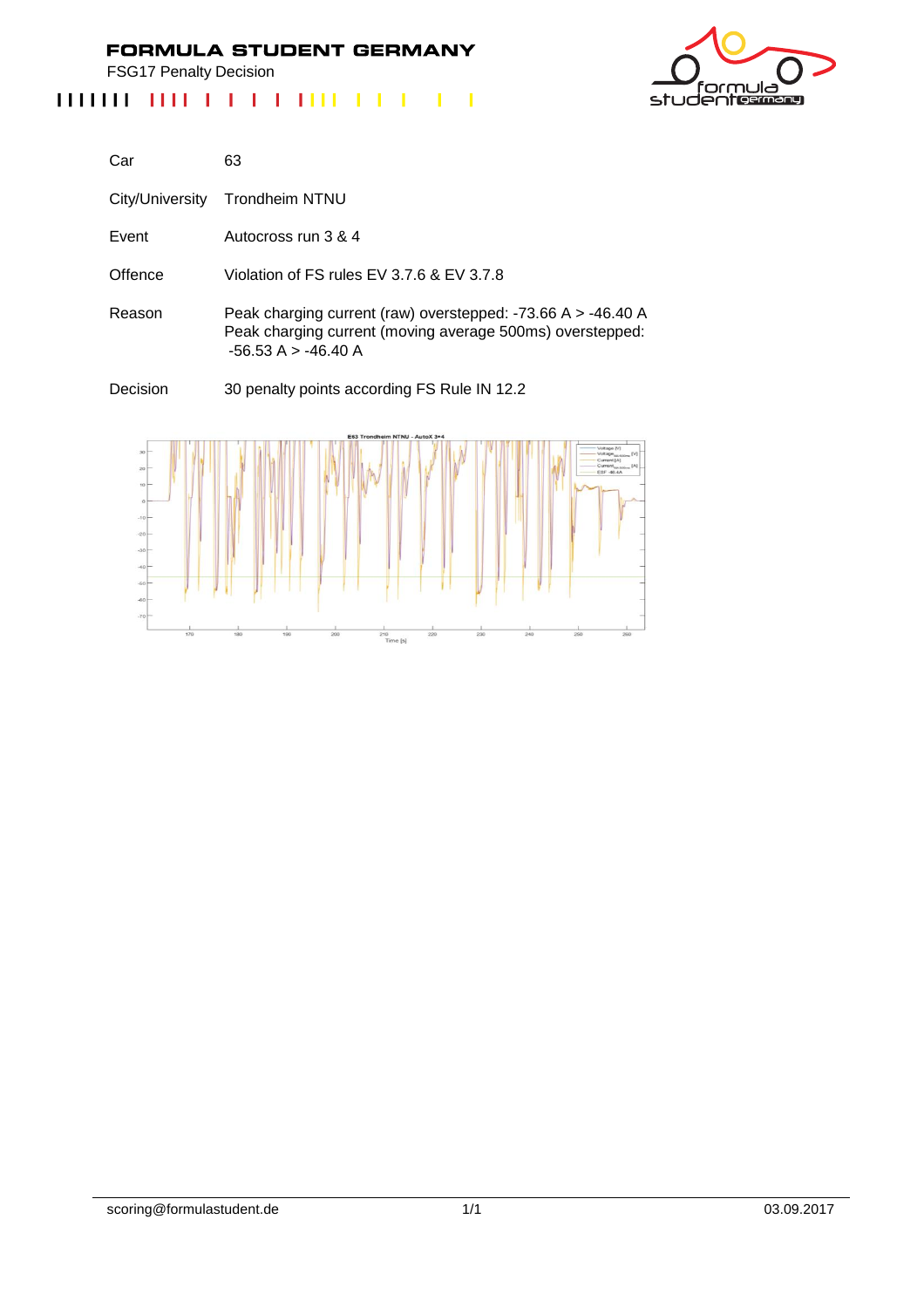FSG17 Penalty Decision

## ەار nι studentermang

| Car             | 76                                                             |
|-----------------|----------------------------------------------------------------|
| City/University | Freiberg TU                                                    |
| Event           | Autocross                                                      |
| Offence         | Violation of FS rule T 7.3                                     |
| Reason          | Ground clearence violation during re-scrutineering after run 2 |
| Decision        | DNF run 2 according FS rule D 2.3.3                            |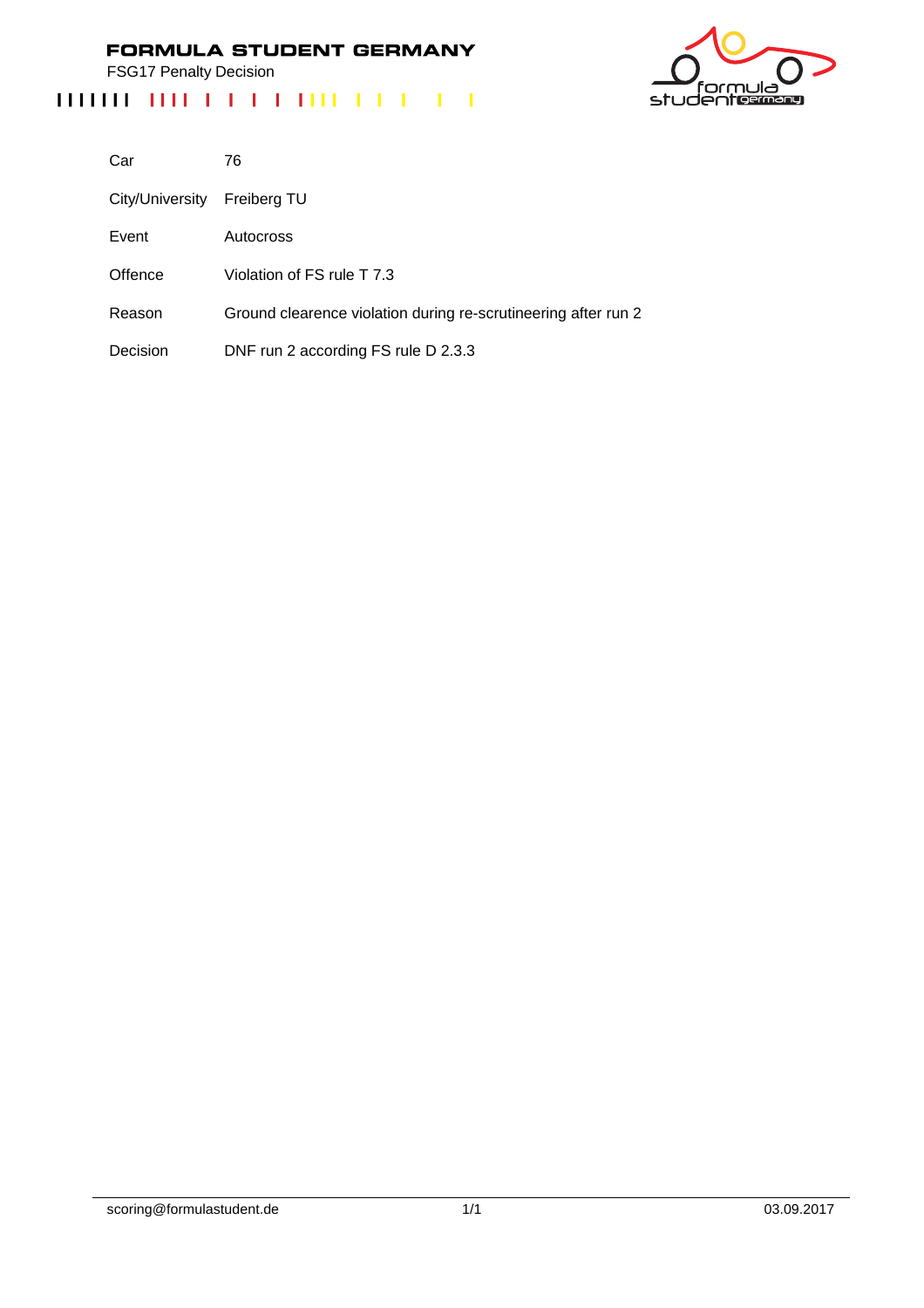FSG17 Penalty Decision



| Car             | 85                                                                                                  |
|-----------------|-----------------------------------------------------------------------------------------------------|
| City/University | Delft TU                                                                                            |
| Event           | Autocross                                                                                           |
| Offence         | Violation of FS rule T 1.1.3                                                                        |
| Reason          | 75 mm clearence not fulfilled during re-scrutineering<br>Position: rear right                       |
| Decision        | 10 penalty points according FS rule IN 12.2:<br>Violating the rules without any benefit to the team |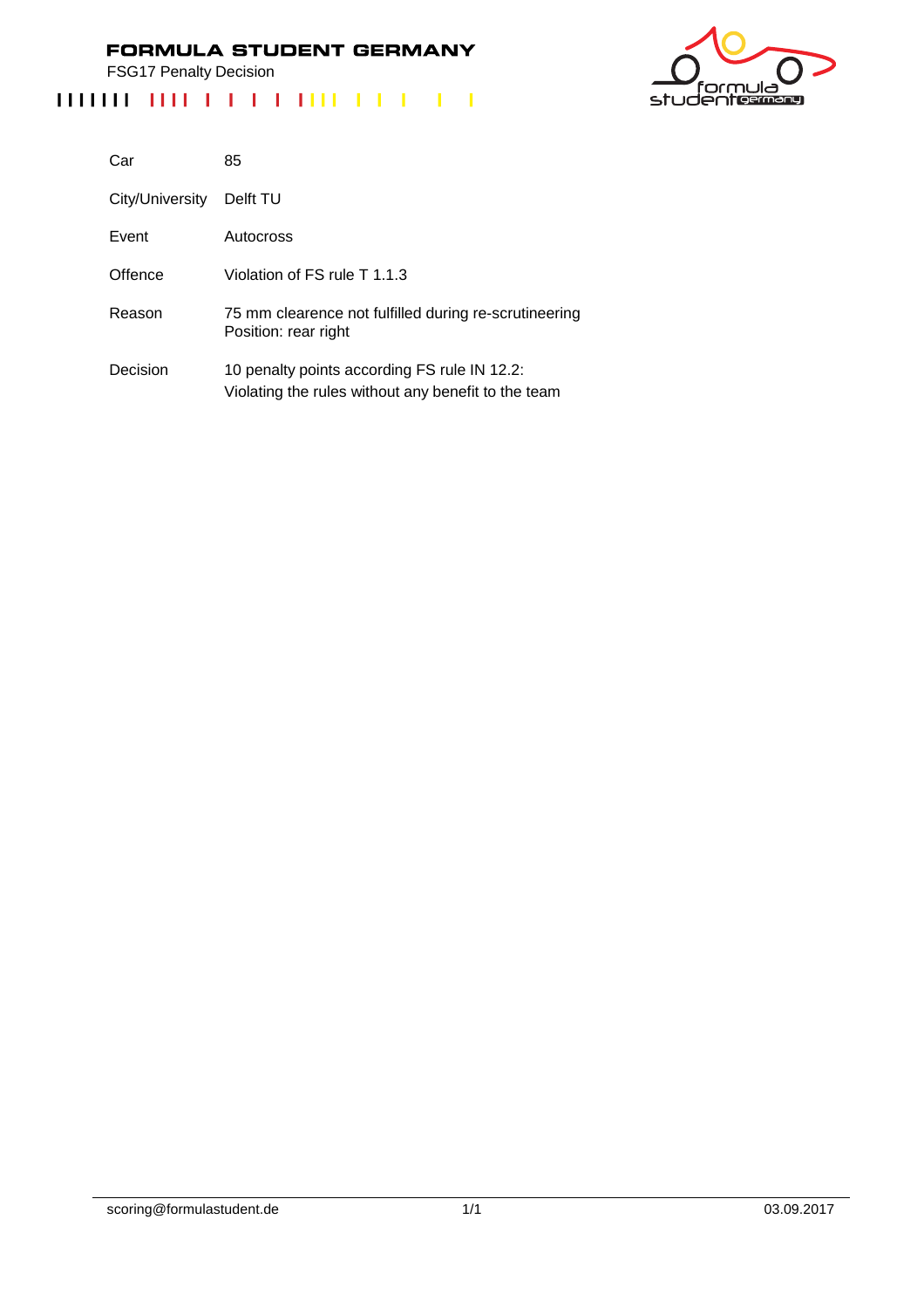FSG17 Penalty Decision



| Car             | 220                                                                                                 |
|-----------------|-----------------------------------------------------------------------------------------------------|
| City/University | Magdeburg OvGU                                                                                      |
| Event           | Autocross                                                                                           |
| Offence         | Violation of FS rule T 6.3.1                                                                        |
| Reason          | Detection of a oil leak during scrutineering after run 4<br>Position: leaft rear oil reservoir      |
| Decision        | 10 penalty points according FS rule IN 12.2:<br>Violating the rules without any benefit to the team |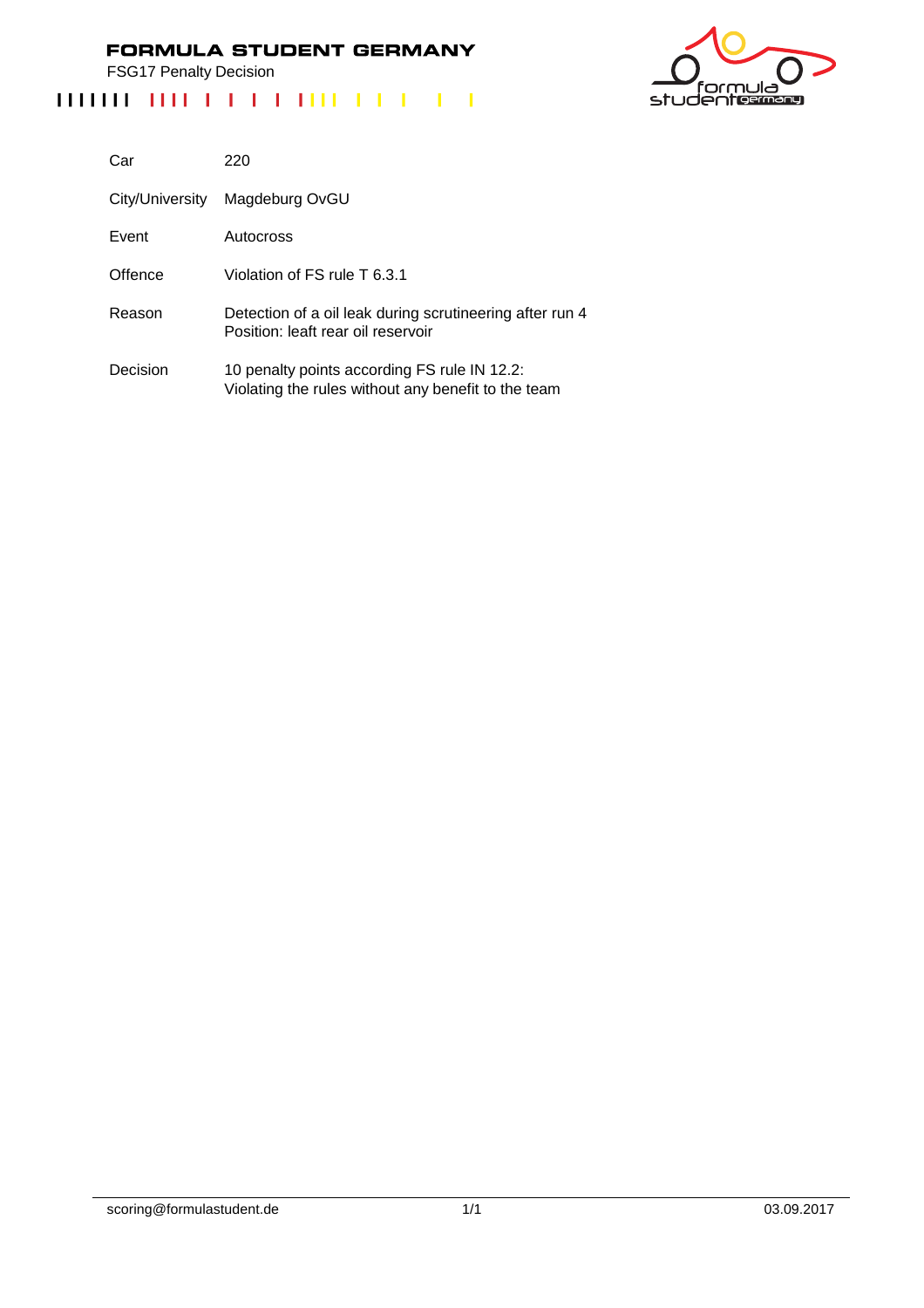FSG17 Penalty Decision



| Car             | 233                                                            |
|-----------------|----------------------------------------------------------------|
| City/University | Shanghai Tongji U                                              |
| Event           | Autocross                                                      |
| Offence         | Violation of FS rule T 7.3                                     |
| Reason          | Ground clearence violation during re-scrutineering after run 2 |
| Decision        | DNF run 2 according FS rule D 2.3.3                            |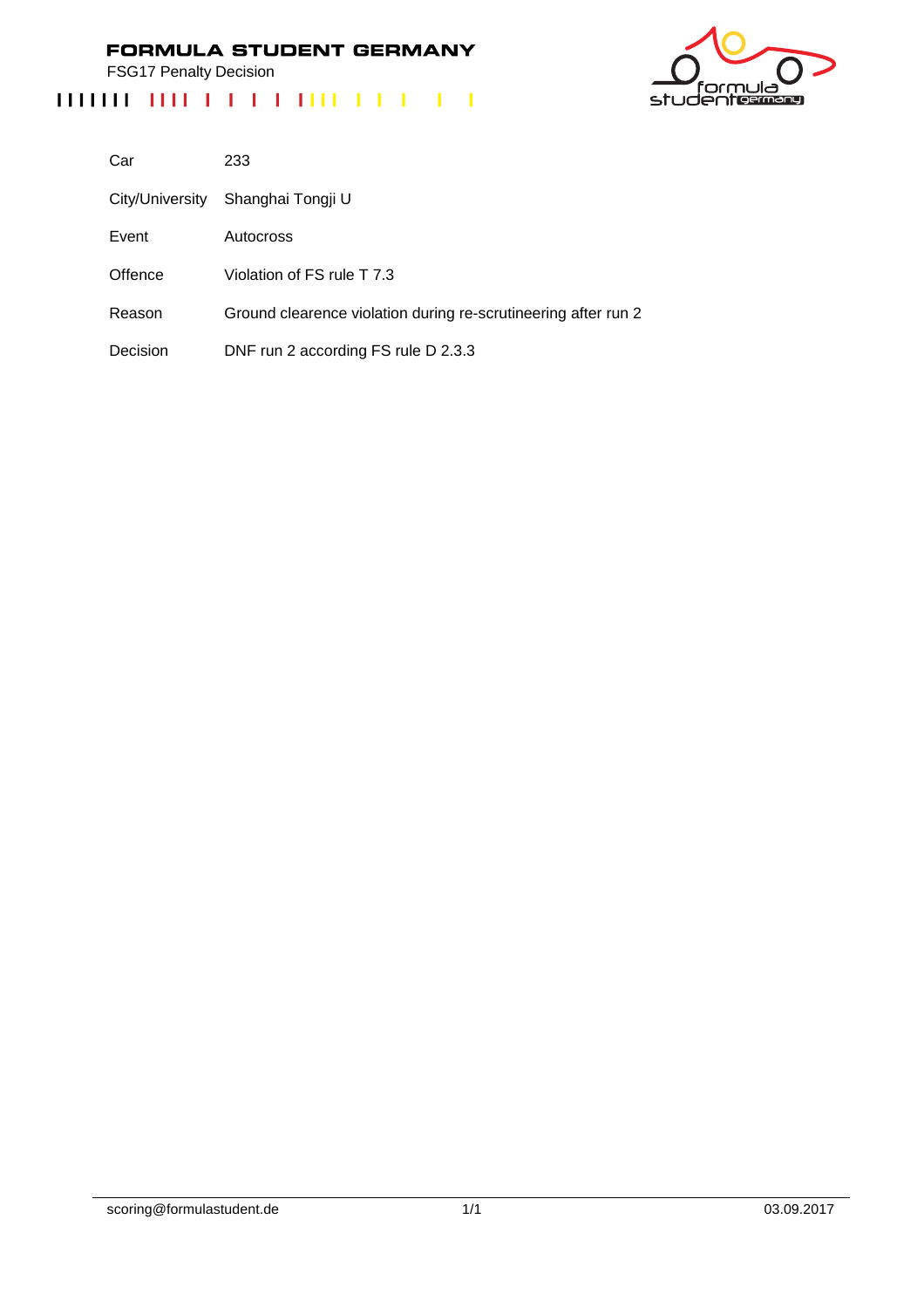FSG17 Penalty Decision

## studentes

| Car             | 252                                                            |
|-----------------|----------------------------------------------------------------|
| City/University | Moscow PT                                                      |
| Event           | Autocross                                                      |
| Offence         | Violation of FS rule T 7.3                                     |
| Reason          | Ground clearence violation during re-scrutineering after run 2 |
| Decision        | DNF run 2 according FS rule D 2.3.3                            |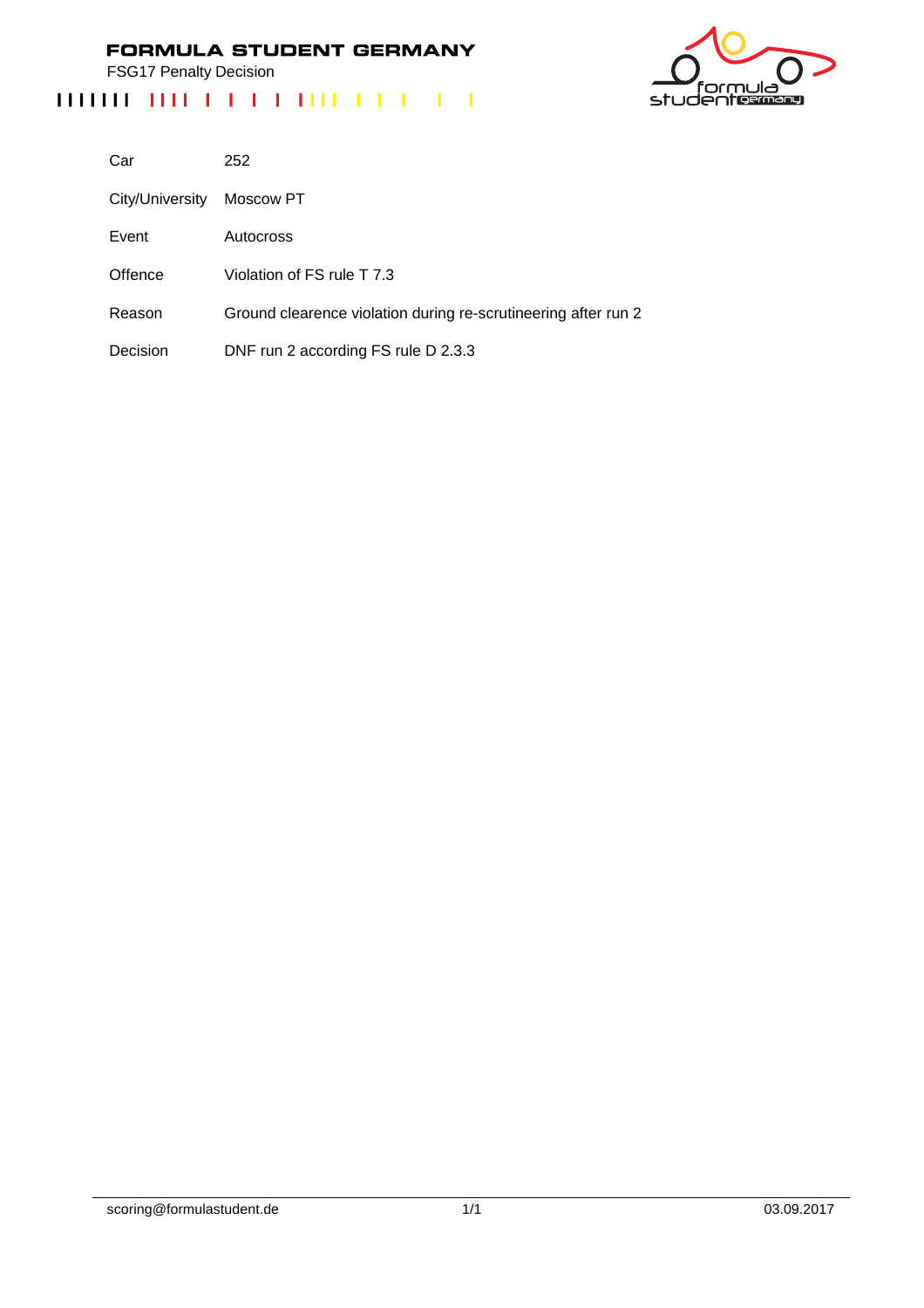FSG17 Penalty Decision



| Car             | 253                                                                                                 |
|-----------------|-----------------------------------------------------------------------------------------------------|
| City/University | Graz TU                                                                                             |
| Event           | Autocross                                                                                           |
| Offence         | Violation of FS rule T 1.1.3                                                                        |
| Reason          | 75 mm clearence not fulfilled during re-scrutineering<br>Position: rear right                       |
| Decision        | 10 penalty points according FS rule IN 12.2:<br>Violating the rules without any benefit to the team |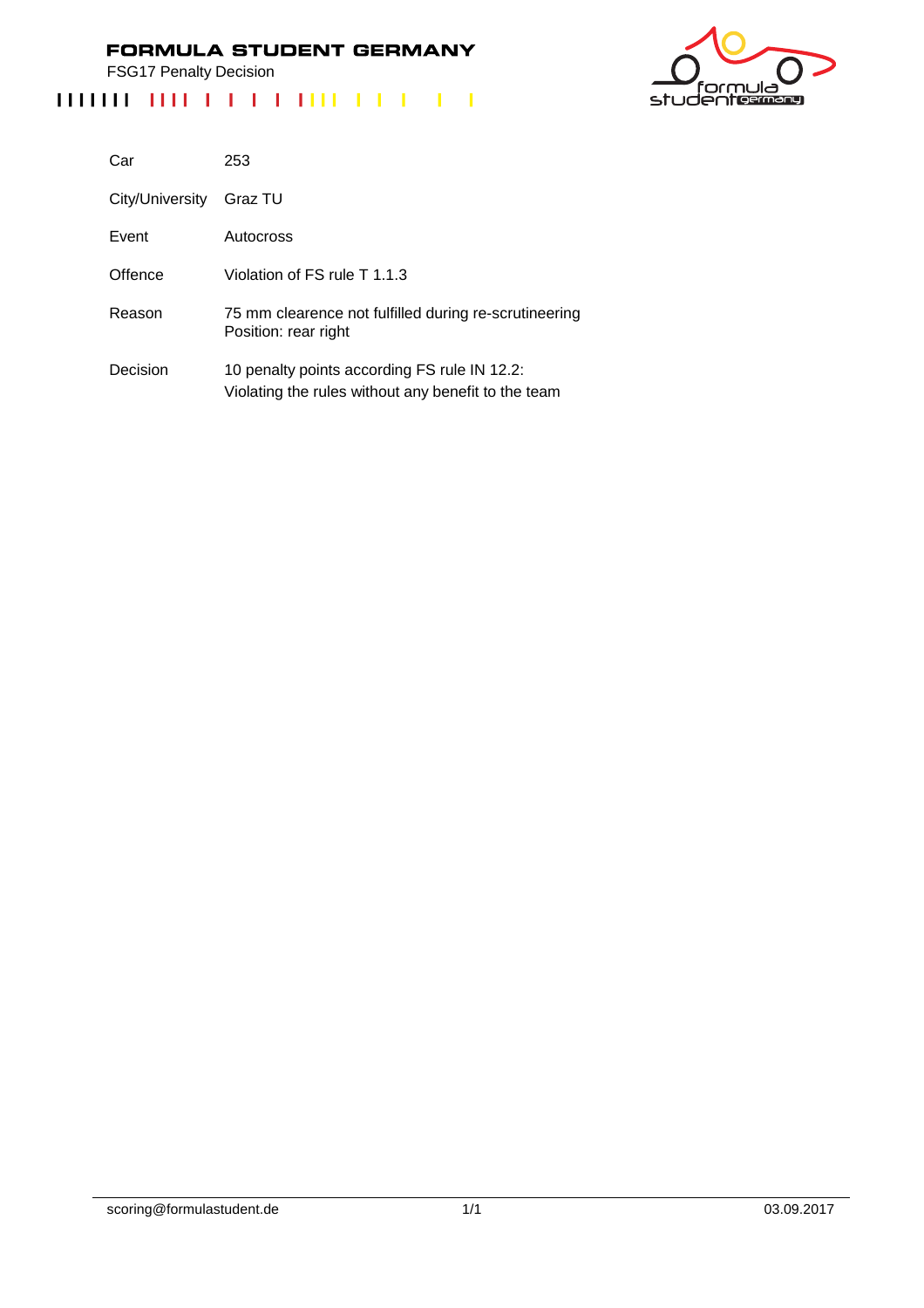FSG17 Penalty Decision

# studentermen

| Car             | 274                                                                                                 |
|-----------------|-----------------------------------------------------------------------------------------------------|
| City/University | Toronto U                                                                                           |
| Event           | Autocross                                                                                           |
| Offence         | Violation of FS rule T 6.3.1                                                                        |
| Reason          | Detection of a oil leak during scrutineering after run 4<br>Position: engine                        |
| Decision        | 10 penalty points according FS rule IN 12.2:<br>Violating the rules without any benefit to the team |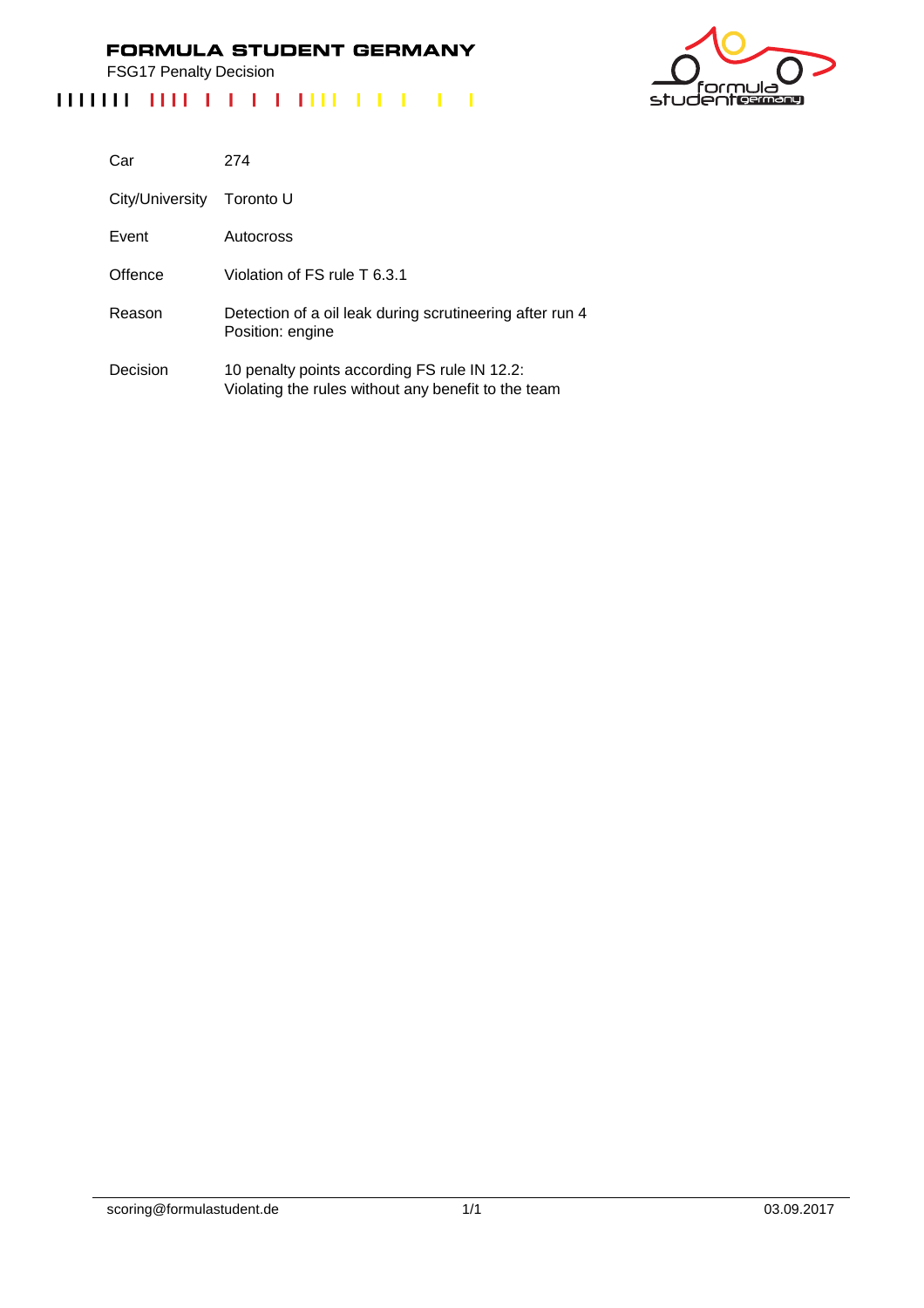FSG17 Penalty Decision

## ەار 'nι studentermang

| Car             | 279                                                            |
|-----------------|----------------------------------------------------------------|
| City/University | Győr U                                                         |
| Event           | Autocross                                                      |
| Offence         | Violation of FS rule T 7.3                                     |
| Reason          | Ground clearence violation during re-scrutineering after run 2 |
| Decision        | DNF run 2 according FS rule D 2.3.3                            |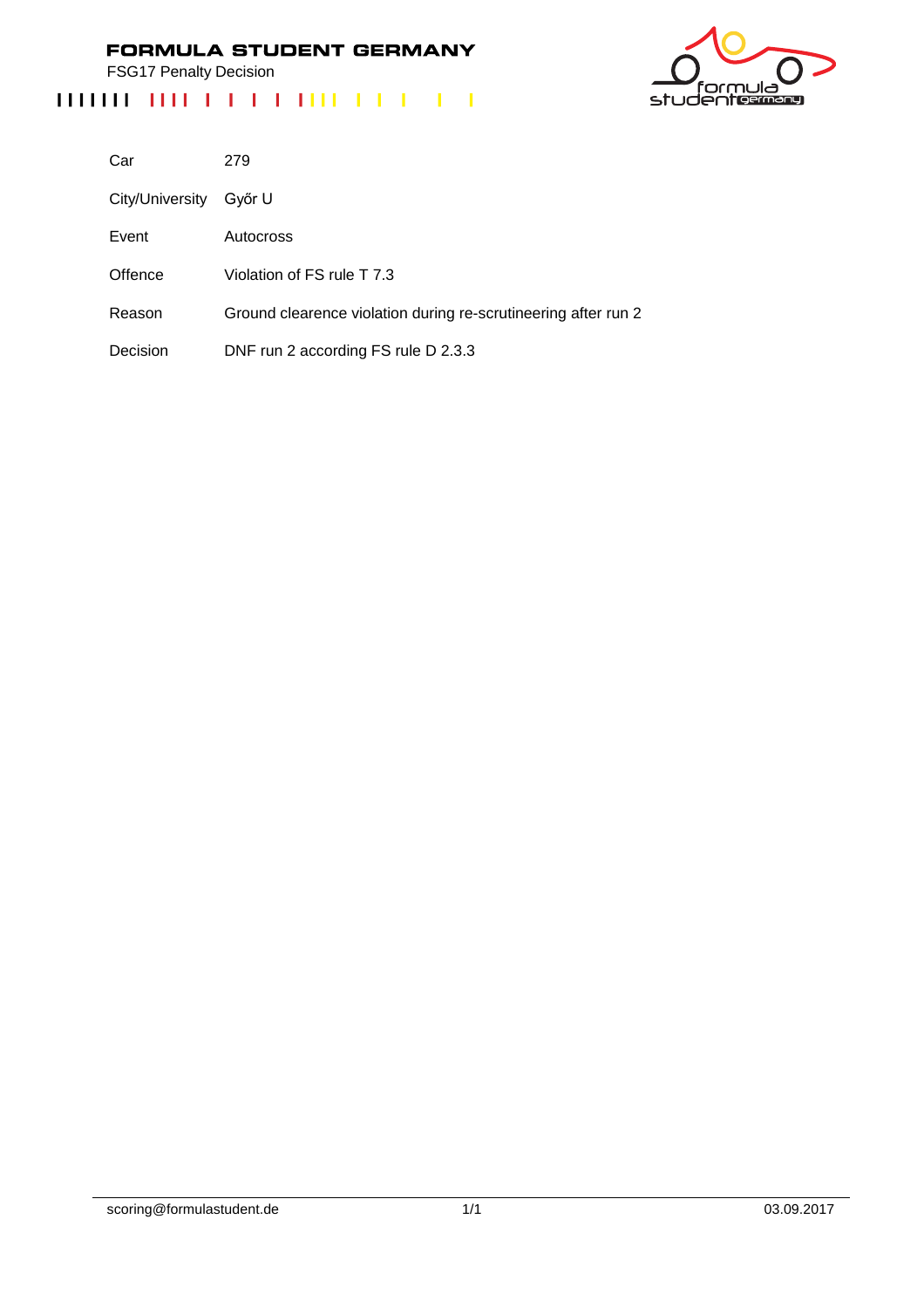FSG17 Penalty Decision

## ەار nı studentermang

| Car             | 285                                                            |
|-----------------|----------------------------------------------------------------|
| City/University | Padova U                                                       |
| Event           | Autocross                                                      |
| Offence         | Violation of FS rule T 7.3                                     |
| Reason          | Ground clearence violation during re-scrutineering after run 4 |
| Decision        | DNF run 4 according FS rule D 2.3.3                            |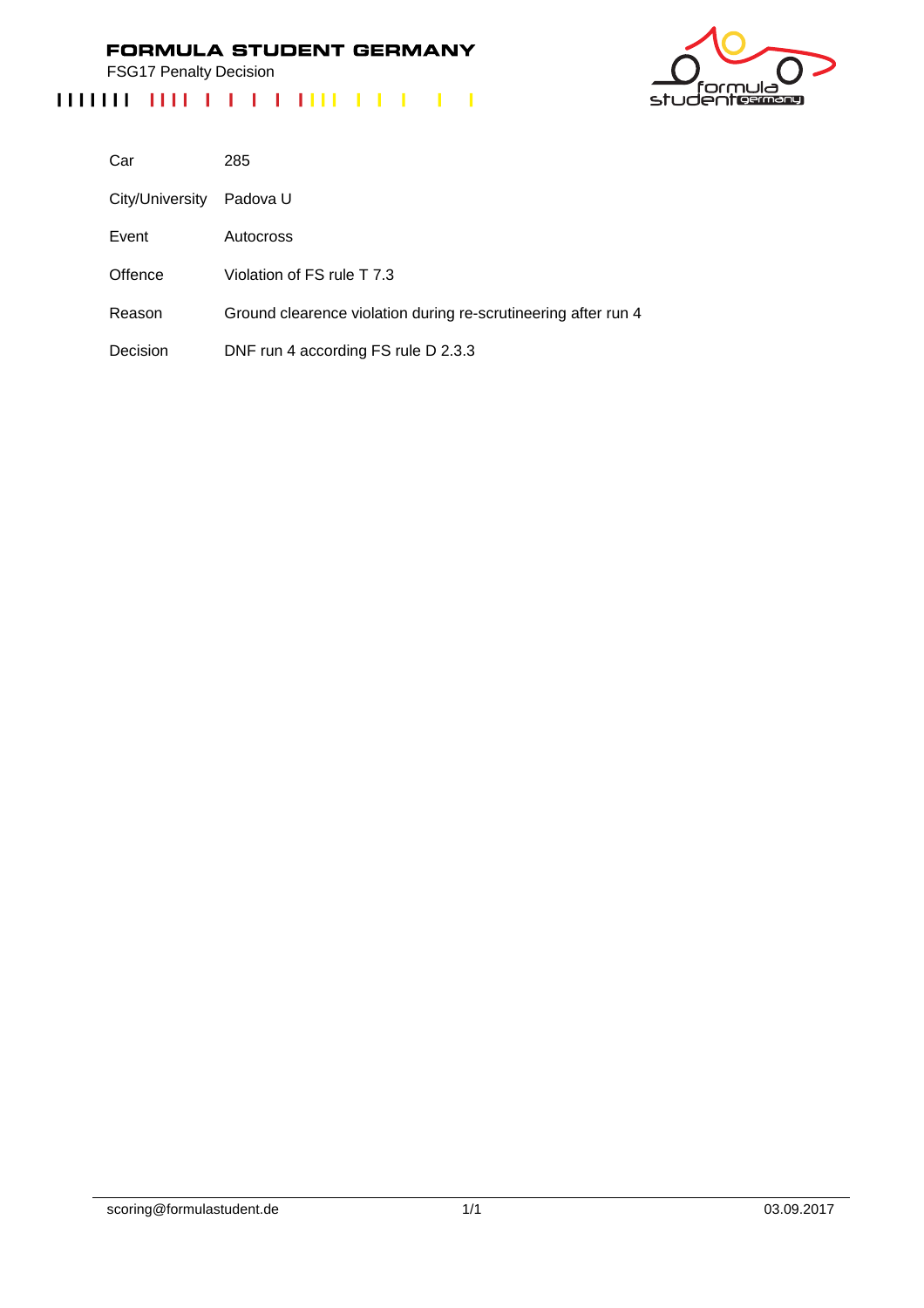FSG17 Penalty Decision



| Car             | 287                                                            |
|-----------------|----------------------------------------------------------------|
| City/University | Moscow PFUR                                                    |
| Event           | Autocross                                                      |
| Offence         | Violation of FS rule T 7.3                                     |
| Reason          | Ground clearence violation during re-scrutineering after run 2 |
| Decision        | DNF run 2 according FS rule D 2.3.3                            |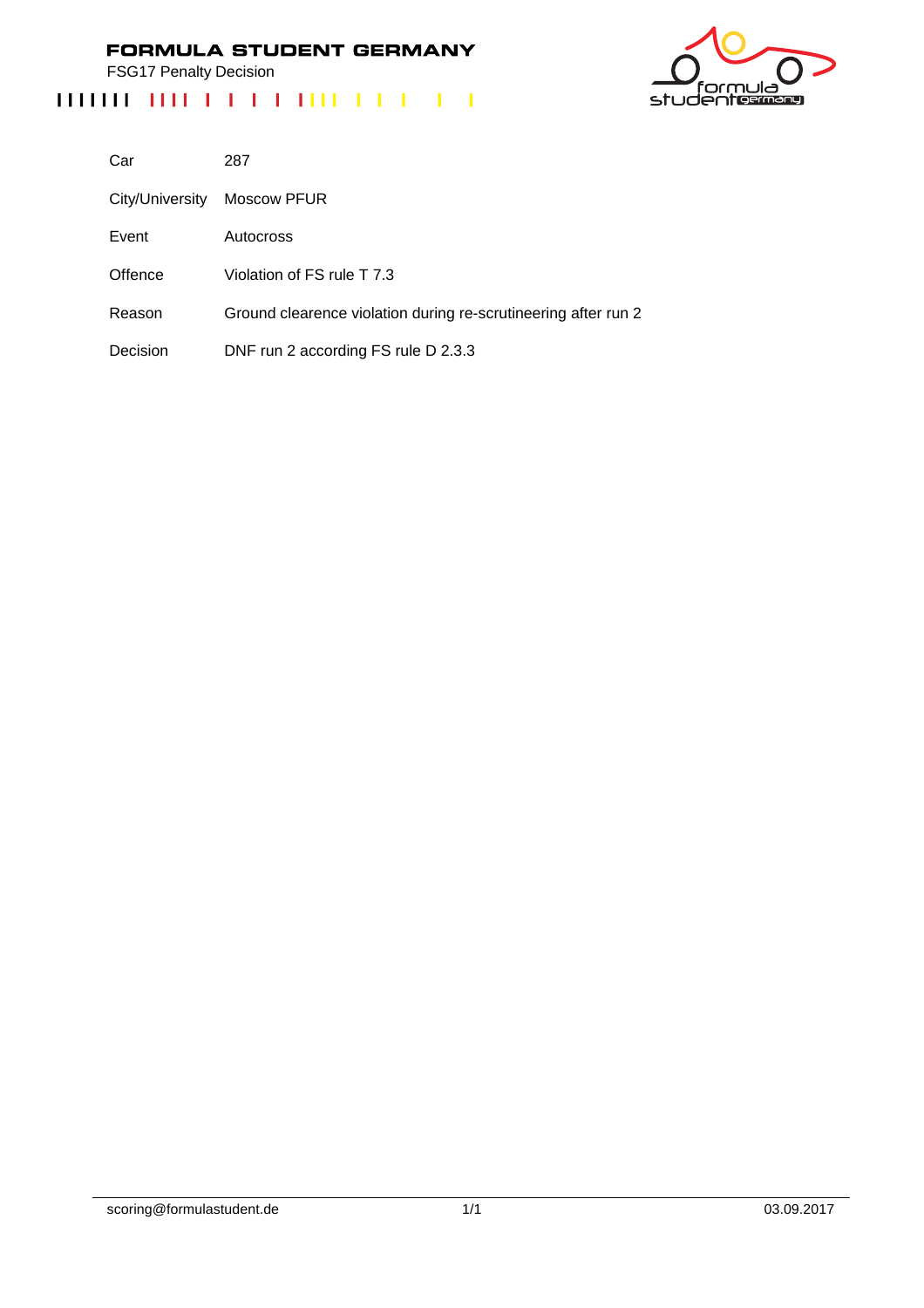FSG17 Penalty Decision

## studentes

| Car             | 288                                                            |
|-----------------|----------------------------------------------------------------|
| City/University | Bologna U                                                      |
| Event           | Autocross                                                      |
| Offence         | Violation of FS rule T 7.3                                     |
| Reason          | Ground clearence violation during re-scrutineering after run 2 |
| Decision        | DNF run 2 according FS rule D 2.3.3                            |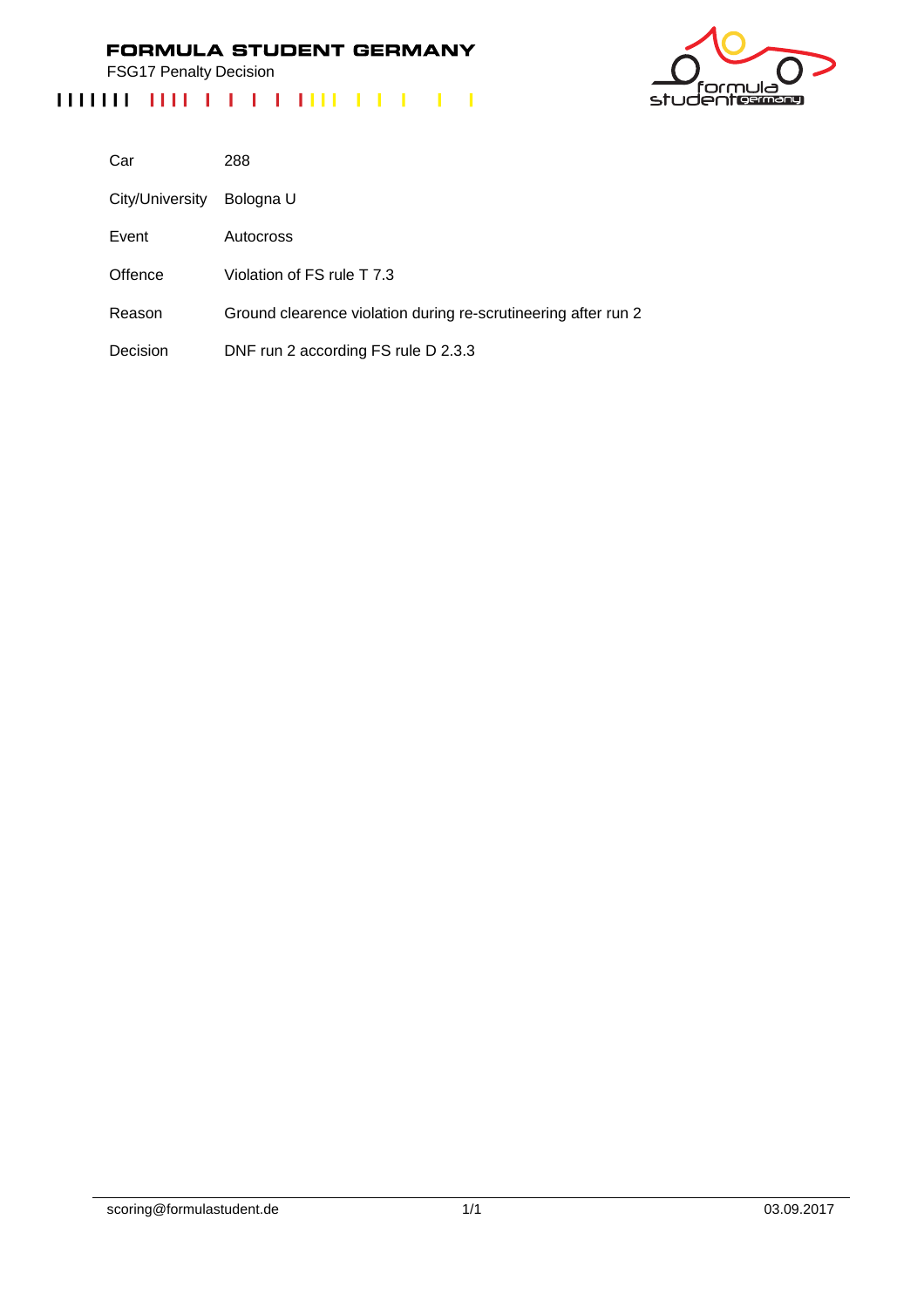FSG17 Penalty Decision

## ەار nı studentermang

| Car             | 307                                                            |
|-----------------|----------------------------------------------------------------|
| City/University | Karlsruhe KIT                                                  |
| Event           | Autocross                                                      |
| Offence         | Violation of FS rule T 7.3                                     |
| Reason          | Ground clearence violation during re-scrutineering after run 2 |
| Decision        | DNF run 2 according FS rule D 2.3.3                            |